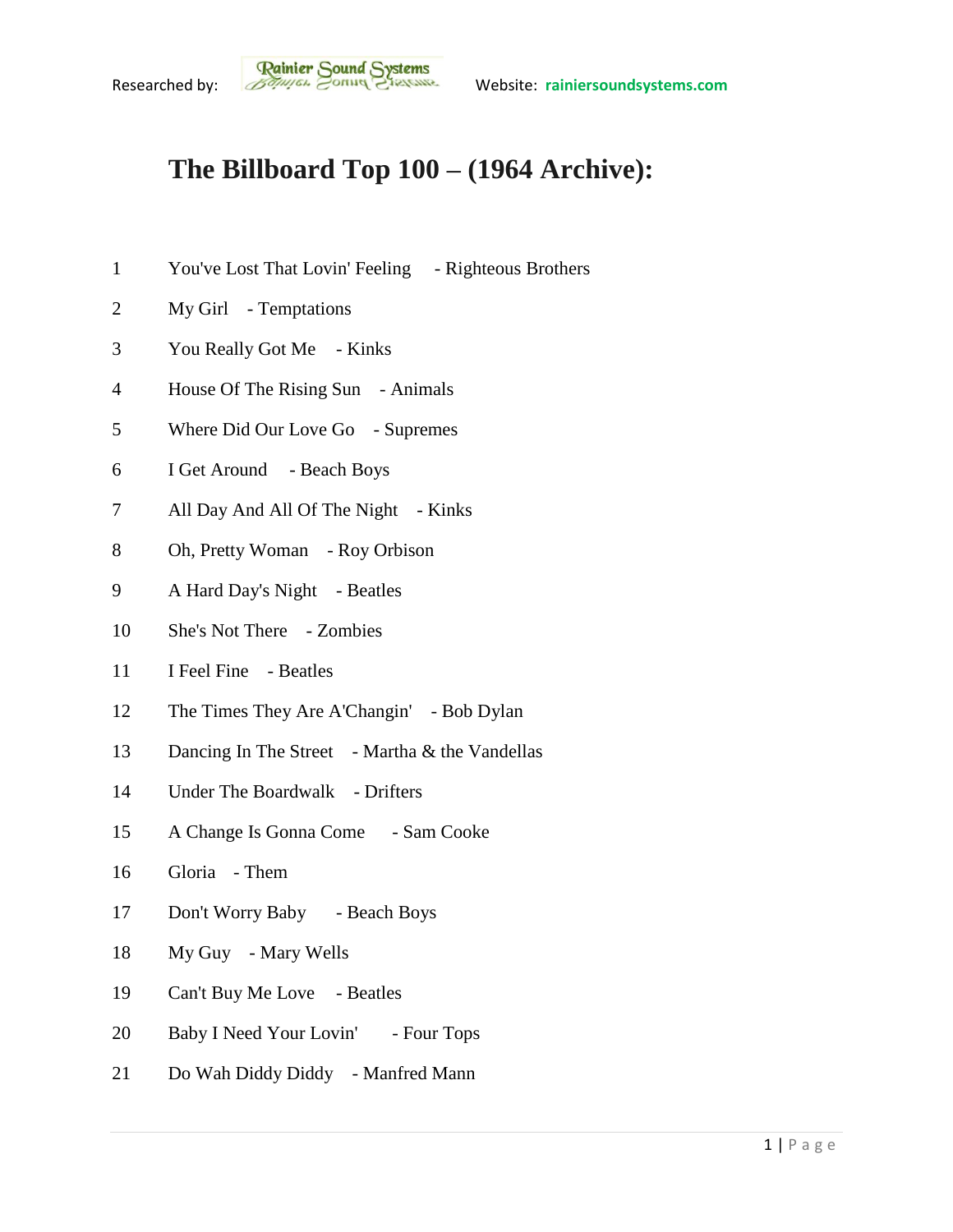

- 22 No Particular Place To Go Chuck Berry
- Fun, Fun, Fun Beach Boys
- Needles And Pins Searchers
- Rag Doll Four Seasons
- Memphis Johnny Rivers
- Baby Love Supremes
- Remember (Walkin' In The Sand) Shangri-Las
- Walk On By Dionne Warwick
- Chapel Of Love Dixie Cups
- Walking In The Rain Ronettes
- Tell Her No Zombies
- Eight Days A Week Beatles
- Bits And Pieces Dave Clark Five
- How Sweet It Is (To Be Loved By You) Marvin Gaye
- Leader Of The Pack Shangri-Las
- Come See About Me Supremes
- It Hurts To Be In Love Gene Pitney
- Time Is On My Side Rolling Stones / Irma Thomas
- The Way You Do The Things You Do Temptations
- Goin' Out Of My Head Little Anthony & the Imperials
- Dead Man's Curve Jan & Dean
- Hold What You've Got Joe Tex
- Shake Sam Cooke
- Everybody Needs Somebody To Love Solomon Burke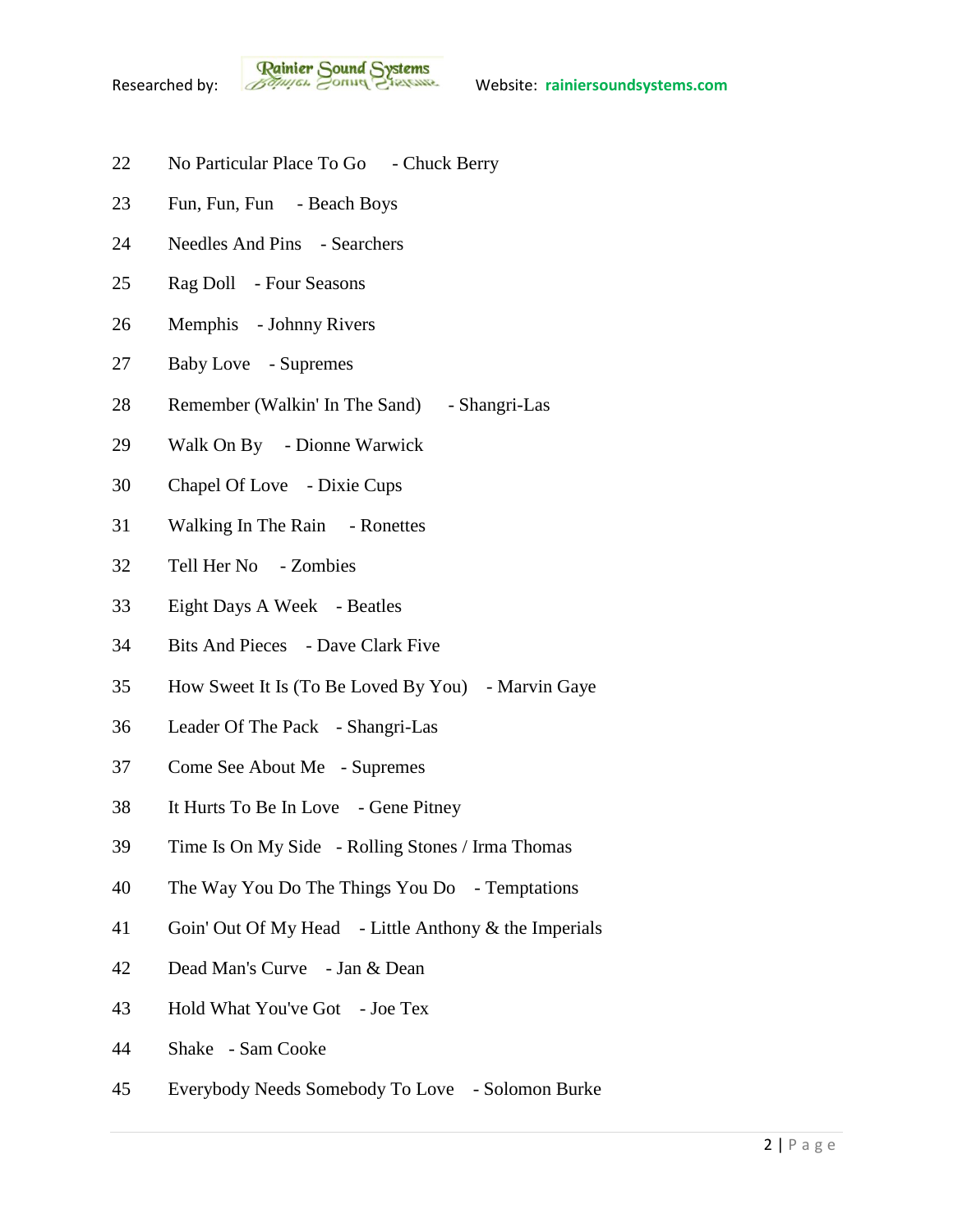

- Ain't Nothing You Can Do Bobby "Blue" Bland
- 47 You Never Can Tell Chuck Berry
- The Little Old Lady (From Pasadena) Jan & Dean
- It's All Over Now Rolling Stones / Valentinos
- Keep On Pushing Impressions
- Dawn (Go Away) Four Seasons
- Can't You See That She's Mine Dave Clark Five
- A World Without Love Peter & Gordon
- Because Dave Clark Five
- I Should Have Known Better Beatles
- The Boy From New York City Ad-Libs
- I Go To Pieces Peter & Gordon
- Go Now Moody Blues / Bessie Banks
- When I Grow Up (To Be A Man) Beach Boys
- Save It For Me Four Seasons
- Wishin' And Hopin' Dusty Springfield
- (The Best Part Of) Breakin' Up Ronettes
- She's A Woman Beatles
- Tobacco Road Nashville Teens
- Out Of Sight James Brown
- Dance, Dance, Dance Beach Boys
- Last Kiss J. Frank Wilson & the Cavaliers
- Good Times Sam Cooke
- I'm Into Something Good Herman's Hermits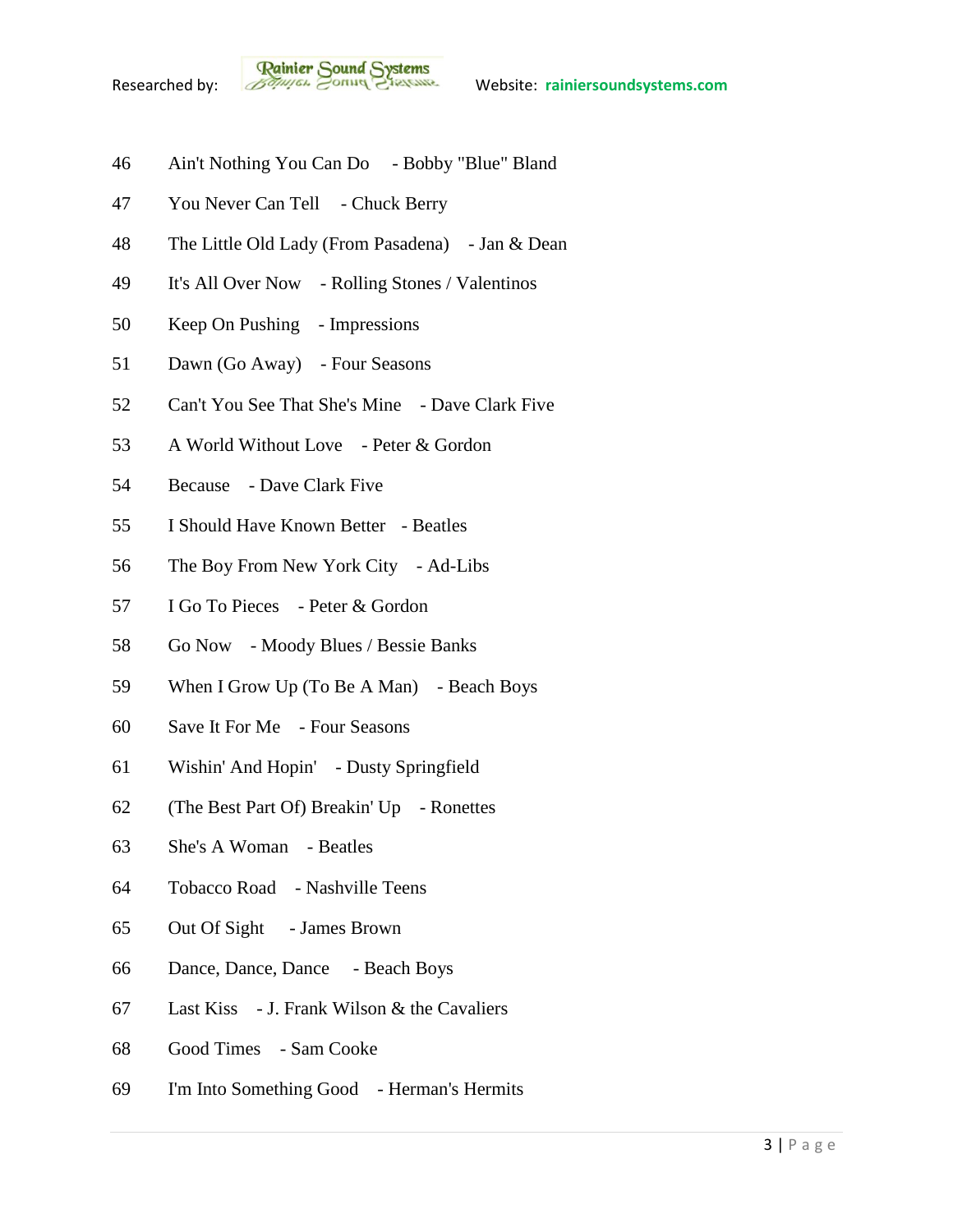- Have I The Right Honeycombs
- Love Potion Number Nine Searchers
- Nadine Chuck Berry
- California Sun Rivieras
- Heart Of Stone Rolling Stones
- Hi-Heel Sneakers Tommy Tucker
- Amen Impressions
- It's Over Roy Orbison
- I'm A Loser Beatles
- (Just Like) Romeo And Juliet Reflections
- Laugh, Laugh Beau Brummels
- This Diamond Ring Gary Lewis & the Playboys
- Funny Joe Hinton
- 83 Wish Someone Would Care Irma Thomas
- The "In" Crowd Dobie Gray
- Ain't That Good News Sam Cooke
- 86 Mountain Of Love Johnny Rivers
- 87 Any Way You Want It Dave Clark Five
- 88 Saturday Night At The Movies Drifters
- Steal Away Jimmy Hughes
- Selfish One Jackie Ross
- 91 Come A Little Bit Closer Jay & the Americans
- G.T.O. Ronny & the Daytonas
- 93 Bread And Butter Newbeats